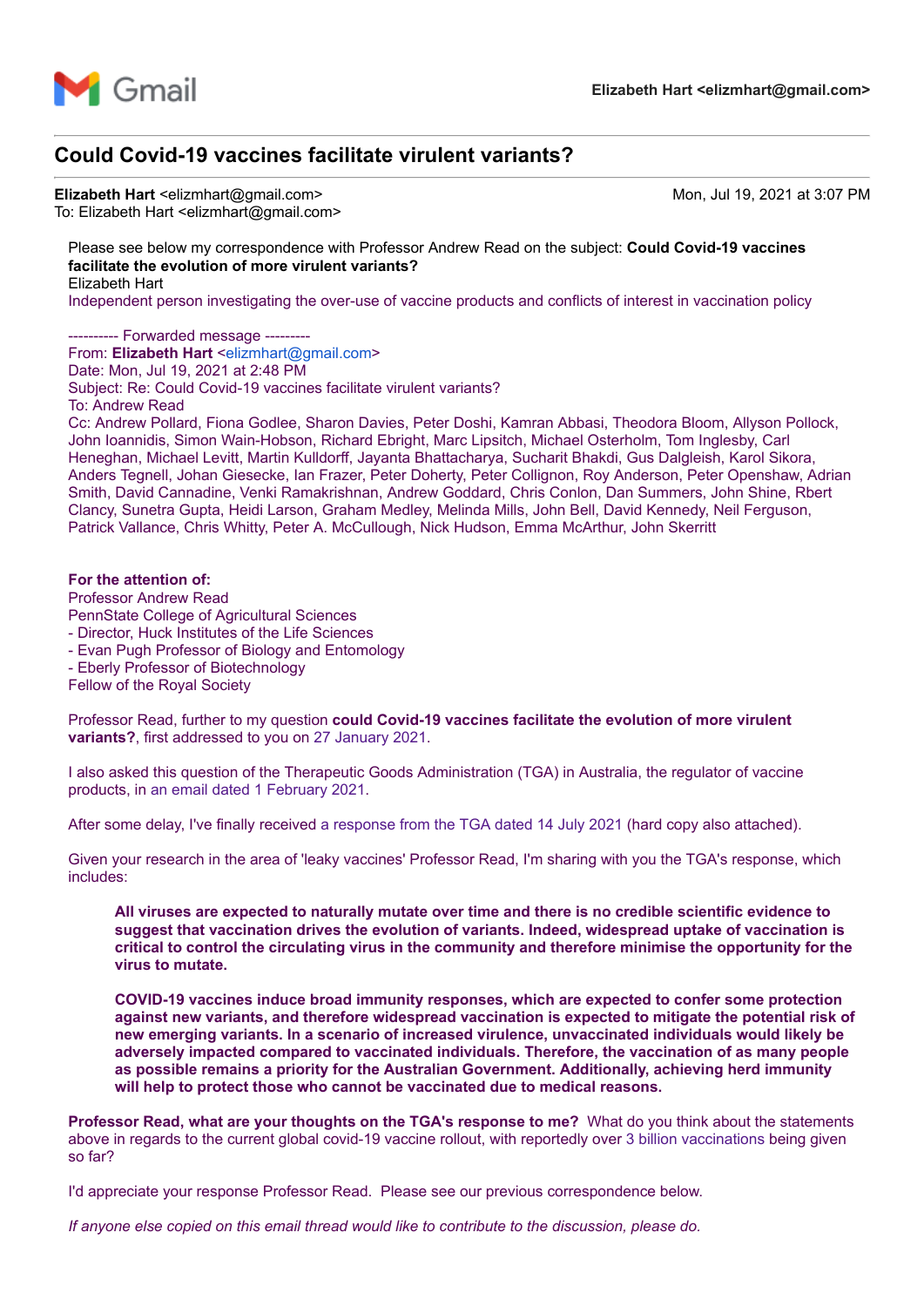Independent person investigating the over-use of vaccine products and conflicts of interest in vaccination policy

On Sun, Jan 31, 2021 at 3:52 AM Read, Andrew Fraser wrote:

Elizabeth,

Sorry for the lack of response. It's very busy for those of us who have infectious disease expertise and who are institutional leaders. I also wasn't quite sure what to say.

My feeling at the moment is this. In both the UK and the US, COVID is causing carnage. Thousands are dying each day. We should be doing everything we can to mitigate that. I can't see any ethical reason to withhold vaccines and let people die based on possible evolutionary trajectories the virus might take (with unknown probabilities). We absolutely need to study the virus evolution going forward, and as soon as we can, address any evolution that's been triggered, especially since there are many options going forward. But right now, the top priority has to be to stop the carnage. As we can see in the UK and the US nothing else has worked. Hopefully the vaccines will.

Andrew

**From:** Elizabeth Hart <[elizmhart@gmail.com](mailto:elizmhart@gmail.com)> **Date:** Saturday, January 30, 2021 at 8:14 AM **To:** Andrew Read **Subject:** Could Covid-19 vaccines facilitate virulent variants?

Professor Read, it's disappointing you haven't acknowledged or responded to my email raising concerns about the coronavirus vaccine products in relation to your 'leaky vaccines' paper.

FYI, please see below my email to the Presidents of the UK Royal Society and British Academy, requesting their consideration of this matter, which includes my email with questions addressed to you.

As I note in my email below, it's very difficult for members of the public to raise concerns about vaccines, as they are often tagged as 'anti-vaxxers', and marginalised and even censored.

But there must be accountability for the fast-tracked experimental coronavirus vaccine products.

[My email below is also accessible via this link: https://vaccinationispolitical.files.wordpress.com/2021/01/could](https://nam10.safelinks.protection.outlook.com/?url=https%3A%2F%2Fvaccinationispolitical.files.wordpress.com%2F2021%2F01%2Fcould-covid-19-vaccines-facilitate-virulent-variants.pdf&data=04%7C01%7Ca.read%40psu.edu%7Caefa6943ff9f4e49572508d8c520f09a%7C7cf48d453ddb4389a9c1c115526eb52e%7C0%7C0%7C637476092616014517%7CUnknown%7CTWFpbGZsb3d8eyJWIjoiMC4wLjAwMDAiLCJQIjoiV2luMzIiLCJBTiI6Ik1haWwiLCJXVCI6Mn0%3D%7C1000&sdata=unokoX4%2B6MJCY683AETGh%2F7kMhqz7dJ020CpYF9959k%3D&reserved=0)covid-19-vaccines-facilitate-virulent-variants.pdf

Professor Read, I do think you have a professional responsibility to respond on this matter of global importance.

**Sincerely** 

Elizabeth Hart

Independent person investigating the over-use of vaccine products and conflicts of interest in vaccination policy

--------- Forwarded message -----

From: **Elizabeth Hart** <[elizmhart@gmail.com](mailto:elizmhart@gmail.com)>

Date: Sat, Jan 30, 2021 at 5:36 PM

Subject: If Covid-19 vaccines don't prevent transmission, can they facilitate the evolution of more virulent variants? To: <[president@royalsociety>](mailto:president@royalsociety.org), [<dcannadi@princeton](mailto:dcannadi@princeton.edu)>, V. Ramakrishnan, [<InstituteDirector@turing>](mailto:InstituteDirector@turing.ac.uk) Cc: <[press@royalsociety](mailto:press@royalsociety.org)>, <[press@thebritishacademy>](mailto:press@thebritishacademy.ac.uk)

# **For the attention of:**

Sir Adrian Smith, President of the Royal Society

Dr Venki Ramakrishnan, previous President of the Royal Society 2015-2020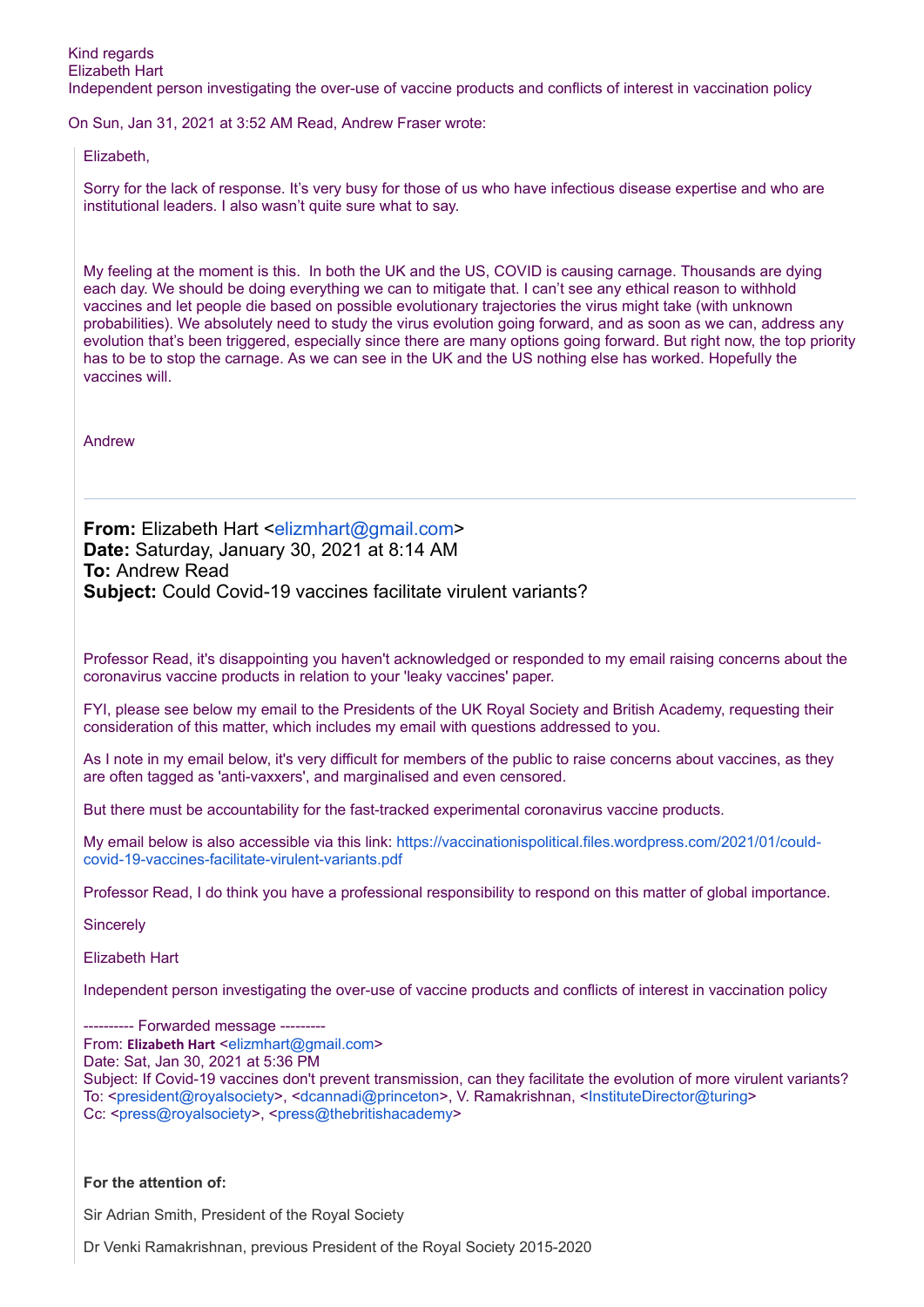Dear Sir Adrian, Dr Ramakrishnan and Sir David, **please see below my email to Professor Andrew Read**, referring to his ['leaky vaccines'](https://nam10.safelinks.protection.outlook.com/?url=https%3A%2F%2Fwww.ncbi.nlm.nih.gov%2Fpmc%2Farticles%2FPMC4516275%2F&data=04%7C01%7Ca.read%40psu.edu%7Caefa6943ff9f4e49572508d8c520f09a%7C7cf48d453ddb4389a9c1c115526eb52e%7C0%7C0%7C637476092616024513%7CUnknown%7CTWFpbGZsb3d8eyJWIjoiMC4wLjAwMDAiLCJQIjoiV2luMzIiLCJBTiI6Ik1haWwiLCJXVCI6Mn0%3D%7C1000&sdata=PNSVXiPwfkZcQC6K3JFtQoG3wQqSJzp%2FYfgCnMPojuw%3D&reserved=0) paper published in 2015, and asking: **If Covid-19 vaccines don't prevent transmission, can they facilitate the evolution of more virulent variants?**

As noted in my email to Professor Read, I raised this matter in a rapid response submitted on a BMJ article, but my rapid response was not published. (BMJ article: Covid-19: [What new variants are emerging and how are they being](https://nam10.safelinks.protection.outlook.com/?url=https%3A%2F%2Fwww.bmj.com%2Fcontent%2F372%2Fbmj.n158&data=04%7C01%7Ca.read%40psu.edu%7Caefa6943ff9f4e49572508d8c520f09a%7C7cf48d453ddb4389a9c1c115526eb52e%7C0%7C0%7C637476092616024513%7CUnknown%7CTWFpbGZsb3d8eyJWIjoiMC4wLjAwMDAiLCJQIjoiV2luMzIiLCJBTiI6Ik1haWwiLCJXVCI6Mn0%3D%7C1000&sdata=VQbC6F72D2cM8IOK9xykLr53vbFq3c4ogYZTcEiXHyk%3D&reserved=0) investigated? 18 January 2021.)

It's very disappointing The BMJ did not publish my rapid response, and that Professor Read has not responded to my email, **as the questions raised are very important to consider in regards to the current rushed rollout of experimental coronavirus vaccine products around the world.**

**This is yet another example of the medical/scientific establishment refusing to acknowledge and respond to concerns of the public**. People asking questions about vaccine products are often tagged as 'anti-vaxxers', and marginalised and even censored, a situation fostered by the Royal Society and British Academy's recent COVID-19 vaccine deployment report, which infers such people are spreading 'misinformation' and should be subjected to criminal prosecution. It's appalling the scientific establishment threatens people who question the status quo with criminal sanction, this is the very antithesis of open-minded scientific inquiry. (COVID-19 vaccine deployment: [Behaviour, ethics, misinformation and policy strategies. The Royal Society and The British Academy, 21 Octob](https://nam10.safelinks.protection.outlook.com/?url=https%3A%2F%2Froyalsociety.org%2F-%2Fmedia%2Fpolicy%2Fprojects%2Fset-c%2Fset-c-vaccine-deployment.pdf&data=04%7C01%7Ca.read%40psu.edu%7Caefa6943ff9f4e49572508d8c520f09a%7C7cf48d453ddb4389a9c1c115526eb52e%7C0%7C0%7C637476092616034506%7CUnknown%7CTWFpbGZsb3d8eyJWIjoiMC4wLjAwMDAiLCJQIjoiV2luMzIiLCJBTiI6Ik1haWwiLCJXVCI6Mn0%3D%7C1000&sdata=1271w6knOMm8fiyzbpFYN0SeQN%2Bq2cmIyiwtypzp24Y%3D&reserved=0)er 2021.)

Sir Adrian, Dr Ramakrishnan and Sir David, t**he current panicked and ill-considered coronavirus vaccine rollout is an unprecedented global event, with the intention of vaccinating the entire global population of 7.8 billion people with these fast-tracked experimental vaccine products, potentially on an annual or even more frequent basis, apparently at the behest of software billionaire Bill Gates, who suggests COVID-19 vaccines "will [become part of the routine newborn immunization schedule".](https://nam10.safelinks.protection.outlook.com/?url=https%3A%2F%2Fwww.gatesnotes.com%2Fhealth%2Fwhat-you-need-to-know-about-the-covid-19-vaccine&data=04%7C01%7Ca.read%40psu.edu%7Caefa6943ff9f4e49572508d8c520f09a%7C7cf48d453ddb4389a9c1c115526eb52e%7C0%7C0%7C637476092616034506%7CUnknown%7CTWFpbGZsb3d8eyJWIjoiMC4wLjAwMDAiLCJQIjoiV2luMzIiLCJBTiI6Ik1haWwiLCJXVCI6Mn0%3D%7C1000&sdata=ofaFrPuzogg8labsR9Pj3WT3p%2FhD7vOidfXg4j6cvUA%3D&reserved=0)** (GatesNotes: What you need to know about the COVID-19 vaccine, 30 April 2020.)

[The Royal Society and British Academy are eminent academic organisations,](https://nam10.safelinks.protection.outlook.com/?url=https%3A%2F%2Fvaccinationispolitical.files.wordpress.com%2F2020%2F12%2Ffailure-to-disclose-conflicts-of-interest-covid-19.pdf&data=04%7C01%7Ca.read%40psu.edu%7Caefa6943ff9f4e49572508d8c520f09a%7C7cf48d453ddb4389a9c1c115526eb52e%7C0%7C0%7C637476092616044500%7CUnknown%7CTWFpbGZsb3d8eyJWIjoiMC4wLjAwMDAiLCJQIjoiV2luMzIiLCJBTiI6Ik1haWwiLCJXVCI6Mn0%3D%7C1000&sdata=YlEuiBZZK5scvg3qEfnEnEgglM4shooNeV8Kt3vybPQ%3D&reserved=0) *albeit with undisclosed conflicts of interest...* I bring my questions to Professor Read to your attention, **as they are of significant public interest, and request your consideration of this important matter.** It's also notable that Professor Read is a Fellow of the [Royal Society, and surely he has a duty to acknowledge and respond to this important scientific issue?](https://nam10.safelinks.protection.outlook.com/?url=https%3A%2F%2Froyalsociety.org%2Fpeople%2Fandrew-read-12154%2F&data=04%7C01%7Ca.read%40psu.edu%7Caefa6943ff9f4e49572508d8c520f09a%7C7cf48d453ddb4389a9c1c115526eb52e%7C0%7C0%7C637476092616044500%7CUnknown%7CTWFpbGZsb3d8eyJWIjoiMC4wLjAwMDAiLCJQIjoiV2luMzIiLCJBTiI6Ik1haWwiLCJXVCI6Mn0%3D%7C1000&sdata=lWqTC%2F9vnVyL0auJNkrYbuFheChWOaEn2zNp3paCpTE%3D&reserved=0)

**Please see below my email to Professor Read.** I'm also circulating this email to other parties for information.

I would appreciate your response.

**Sincerely** 

#### **Elizabeth Hart**

Independent person investigating the over-use of vaccine products and conflicts of interest in vaccination policy

---------- Forwarded message ---------

From: **Elizabeth Hart** <[elizmhart@gmail.com](mailto:elizmhart@gmail.com)>

Date: Wed, Jan 27, 2021 at 11:32 PM

Subject: If Covid-19 vaccines don't prevent transmission, can they facilitate the evolution of more virulent variants?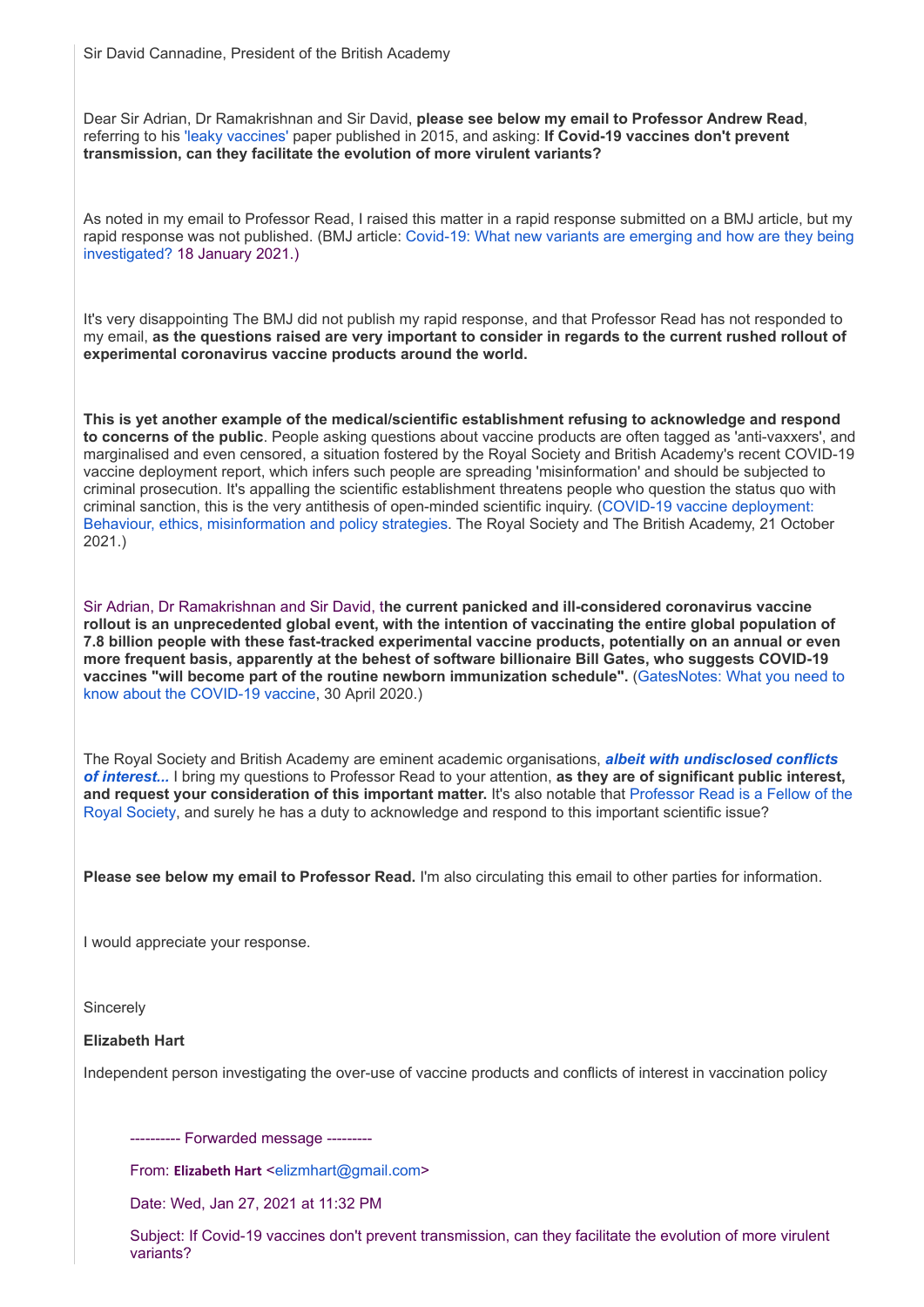Dear Professor Read, I recently submitted a rapid response on an article on The BMJ referring to your paper Imperfect [vaccination can enhance the transmission of highly virulent pathogens](https://nam10.safelinks.protection.outlook.com/?url=https%3A%2F%2Fjournals.plos.org%2Fplosbiology%2Farticle%3Fid%3D10.1371%2Fjournal.pbio.1002198&data=04%7C01%7Ca.read%40psu.edu%7Caefa6943ff9f4e49572508d8c520f09a%7C7cf48d453ddb4389a9c1c115526eb52e%7C0%7C0%7C637476092616054494%7CUnknown%7CTWFpbGZsb3d8eyJWIjoiMC4wLjAwMDAiLCJQIjoiV2luMzIiLCJBTiI6Ik1haWwiLCJXVCI6Mn0%3D%7C1000&sdata=cozrotazPT%2FkvtiHs89v%2B%2B0o2fjzBdCs2lgXqLWIQZQ%3D&reserved=0), published in 2015.

My rapid response is in relation to the current coronavirus situation and asks the question "If Covid-19 vaccines don't prevent transmission, can they facilitate the evolution of more virulent variants?"

Please see below my submitted rapid response, which has not been published, I would appreciate your thoughts on this matter:

> Questions are being raised about the new coronavirus variants[1,2,3,4], and their emergence in the UK, South Africa and Brazil, where AstraZeneca vaccine trials are under way.

Could this be related to the possibility that the vaccines may not prevent transmission, and facilitate the evolution of new variants?

For example, Deputy Chief Medical Officer Jonathan Van-Tam says "...we do not yet know the impact of the vaccine on transmission of the virus. So even after you have had both doses of the vaccine you may still give Covid-19 to someone else and the chains of transmission will then continue".[5]

With the possibility the experimental coronavirus vaccines might not prevent transmission of the virus, is it possible these could be 'leaky vaccines', i.e. "anti-disease vaccines that do not prevent transmission" which "can create conditions that promote the emergence of pathogen strains that cause more severe disease in unvaccinated hosts"? This is described in Andrew F. Read et al's study re Marek's disease in poultry, i.e. Imperfect vaccination can enhance the transmission of highly virulent pathogens, published in 2015.[6]

While Read et al note most human vaccines are sterilizing (transmission-blocking) - (e.g. the measles vaccine). Read is "concerned about the next generation of vaccines that are being developed against diseases like HIV and malaria. People don't naturally develop life-long immunity to these conditions after being infected, as they would against, say, mumps or measles. This makes vaccine development a tricky business, and it means that the resulting vaccines will probably leak to some extent." Read says "This isn't an argument against developing those vaccines, but it is an argument for ensuring that we carefully check for transmission."[7]

What does this mean for the experimental coronavirus vaccines that are now being rolled out into the community? Is anyone thinking about the potential problems that might arise if these vaccines do indeed fail to prevent transmission, and what this might mean for the unvaccinated, i.e. if these could be "anti-disease vaccines that do not prevent transmission" which "can create conditions that promote the emergence of pathogen strains that cause more severe disease in unvaccinated hosts"?

References:

1. Covid-19: What new variants are emerging and how are they being investigated? BMJ 2021;372:n158.

2. Andrew D Stevens BMJ Rapid Response: Re: Covid-19: What new variants are emerging and how are they being investigated? 22 January 2021.

3. How the Oxford-AstraZeneca covid-19 vaccine was made. BMJ 2021;372:n86.

4. Rajalakshmi Lakshman BMJ Rapid Response: Re: How the Oxford-AstraZeneca covid-19 vaccine was made. 23 January 2021.

5. The vaccine has given us hope, but we still need to follow the rules. The Telegraph, 23 January 2021.

6. Andrew F. Read et al. Imperfect vaccination can enhance the transmission of highly virulent pathogens. PLoS Biol. 2015 Jul; 13(7): e1002198.